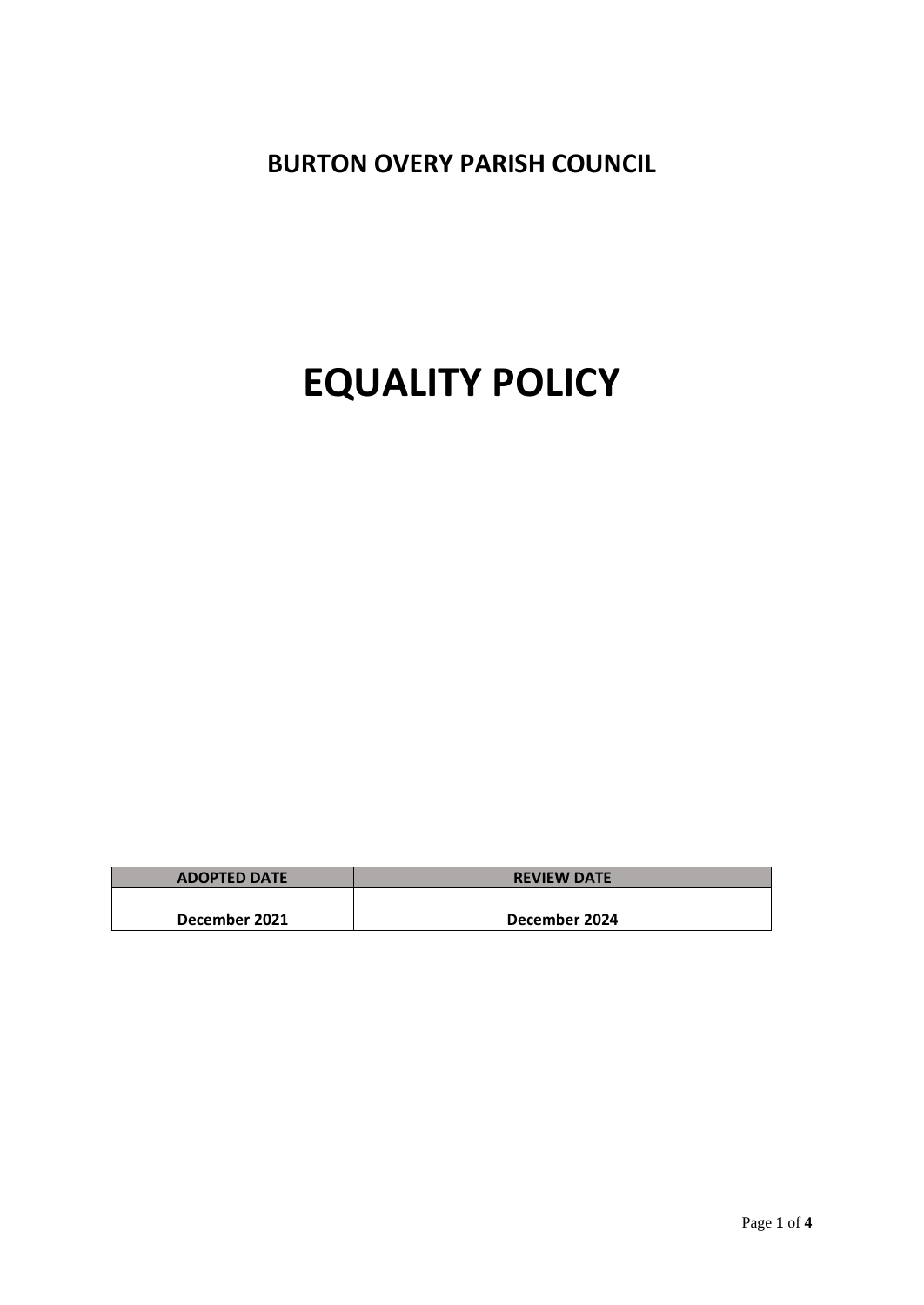# **BURTON OVERY PARISH COUNCIL EQUALITY POLICY**

# **POLICY STATEMENT**

- 1. Burton Overy Parish Council recognises that discrimination and victimisation is unacceptable and that it is in the interests of the Council and its employees to utilise the skills of the total workforce. It is the aim of the Council to ensure that no employee or job applicant receives less favourable facilities or treatment (either directly or indirectly) in recruitment or employment on grounds of age, disability, gender / gender reassignment, marriage / civil partnership, pregnancy / maternity, race, religion or belief, sex, or sexual orientation (the protected characteristics).
- 2. Our aim is that our workforce will be truly representative of all sections of society and each employee feels respected and able to give of their best.
- 3. We oppose all forms of unlawful and unfair discrimination or victimisation. To that end the purpose of this policy is to provide equality and fairness for all in our employment.
- 4. All employees, whether part-time, full-time or temporary, will be treated fairly and with respect. Selection for employment, promotion, training or any other benefit will be on the basis of aptitude and ability. All employees will be helped and encouraged to develop their full potential and the talents and resources of the workforce will be fully utilised to maximise the efficiency of the organisation.
- 5. Our staff will not discriminate directly or indirectly, or harass customers or clients because of age, disability, gender reassignment, pregnancy and maternity, race, religion or belief, sex, and sexual orientation in the provision of the Council's goods and services.
- 6. This policy and the associated arrangements shall operate in accordance with statutory requirements. In addition, full account will be taken of any guidance or Codes of Practice issued by the Equality and Human Rights Commission, any Government Departments, and any other statutory bodies.

# **OUR COMMITMENT**

- To create an environment in which individual differences and the contributions of all our staff are recognised and valued.
- Every employee is entitled to a working environment that promotes dignity and respect to all. No form of intimidation, bullying or harassment will be tolerated.
- Training, development and progression opportunities are available to all staff.
- To promote equality in the workplace which we believe is good management practice and makes sound business sense.
- We will review all our employment practices and procedures to ensure fairness.
- We will ensure all of our representations, information, facilities, services and employment approaches recognise the parish council's commitment to equality of opportunity and access.
- Breaches of our equality policy will be regarded as misconduct and could lead to disciplinary proceedings.
- This policy is fully supported by management and councillors and has been made available to employees and their representatives.
- The policy will be monitored and reviewed every three years.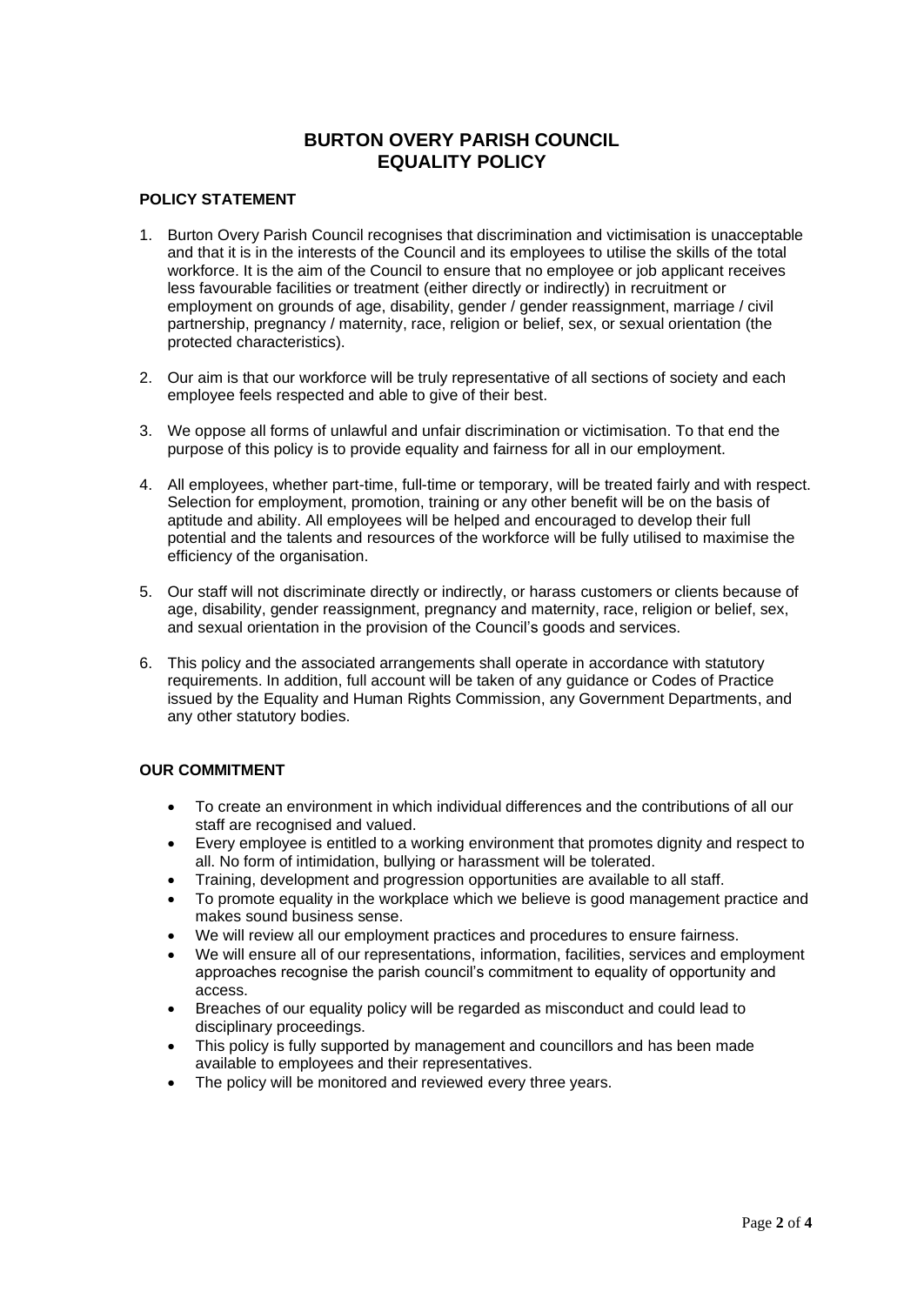#### **RESPONSIBILITES OF MANAGEMENT**

Responsibility for ensuring the effective implementation and operation of the arrangements will rest with the Council. The Clerk will ensure that they and their staff operate within this policy and arrangements, and that all reasonable and practical steps are taken to avoid discrimination. Each manager will ensure that:

- all staff are aware of the policy and the arrangements, and the reasons for the policy;
- grievances concerning discrimination are dealt with properly, fairly and as quickly as possible;
- proper records are maintained.

#### **RESPONSIBILITIES OF STAFF**

Responsibility for ensuring that there is no unlawful discrimination rests with all staff and the attitudes of staff are crucial to the successful operation of fair employment practices. In particular, all members of staff should:

- comply with the policy and arrangements;
- not discriminate in their day to day activities or induce others to do so;
- not victimise, harass or intimidate other staff or groups who have, or are perceived to have one of the protected characteristics.
- ensure no individual is discriminated against or harassed because of their association with another individual who has a protected characteristic.
- inform their manager if they become aware of any discriminatory practice.

# **THIRD PARTIES**

Third-party harassment occurs where a Council employee is harassed, and the harassment is related to a protected characteristic, by third parties such as clients or customers. Burton Overy Parish Council will not tolerate such actions against its staff, and the employee concerned should inform their manager at once that this has occurred. Burton Overy Parish Council will fully investigate and take all reasonable steps to ensure such harassment does not happen again.

#### **RELATED POLICIES AND ARRANGEMENTS**

All employment policies and arrangements have a bearing on equality of opportunity. The Council policies will be reviewed regularly and any discriminatory elements removed.

#### **RIGHTS OF DISABLED PEOPLE**

The Council attaches particular importance to the needs of disabled people.

Under the terms of this policy, managers are required to:

- make reasonable adjustment to maintain the services of an employee who becomes disabled, for example, training, provision of special equipment, reduced working hours. (NB: managers are expected to seek advice on the availability of advice and guidance from external agencies to maintain disabled people in employment);
- include disabled people in training/development programmes;
- give full and proper consideration to disabled people who apply for jobs, having regard to making reasonable adjustments for their particular aptitudes and abilities to allow them to be able to do the job.